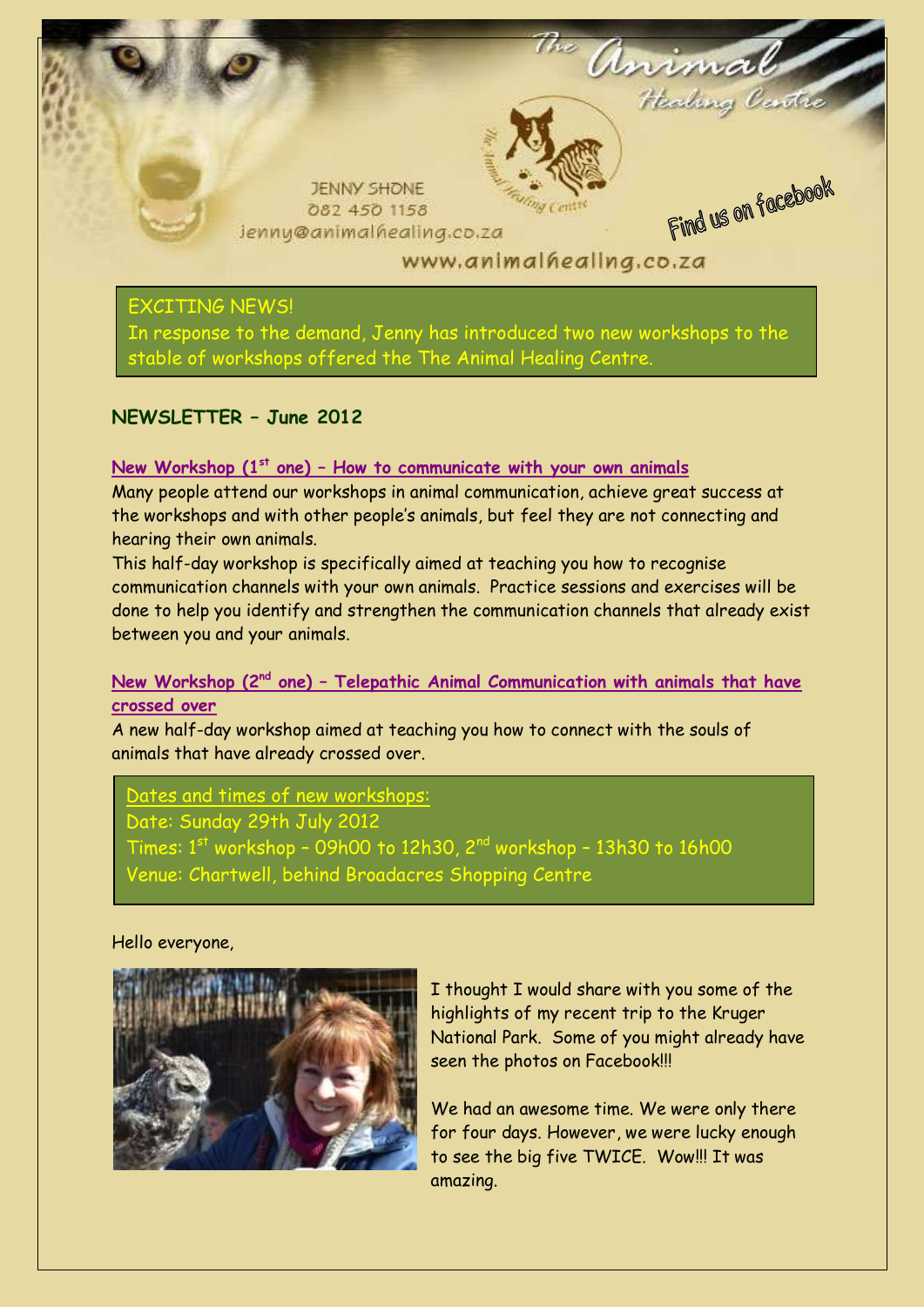One morning as we were driving out of our camp around 06:00, with my sister Linda, brother in-law Michael and niece Nicola in the car in front of ours (my husband, my mother and myself) when suddenly a leopard appeared. She appeared to be stalking Linda and Michael's car. The leopard was extremely nervous as she walked right past our window then ran back into the bush. We wondered what had spooked her but then we saw the biggest male lion walking right down the road towards us. We waited as he approached and he walked so close to my window that I could have touched him if I had leant out of my window.

It is SUCH an amazing experience to meet animals in their true and natural wild state and just feel their raw energy.

The best way I can share my experience is to share some of the photos with you.



To be SO close to this stunning leopard was an awesome experience.

Then along came this fine chap. He was just so confident and relaxed.



Later that evening we were also lucky enough to have this Genet visit us in our camp. Isn't he gorgeous!!!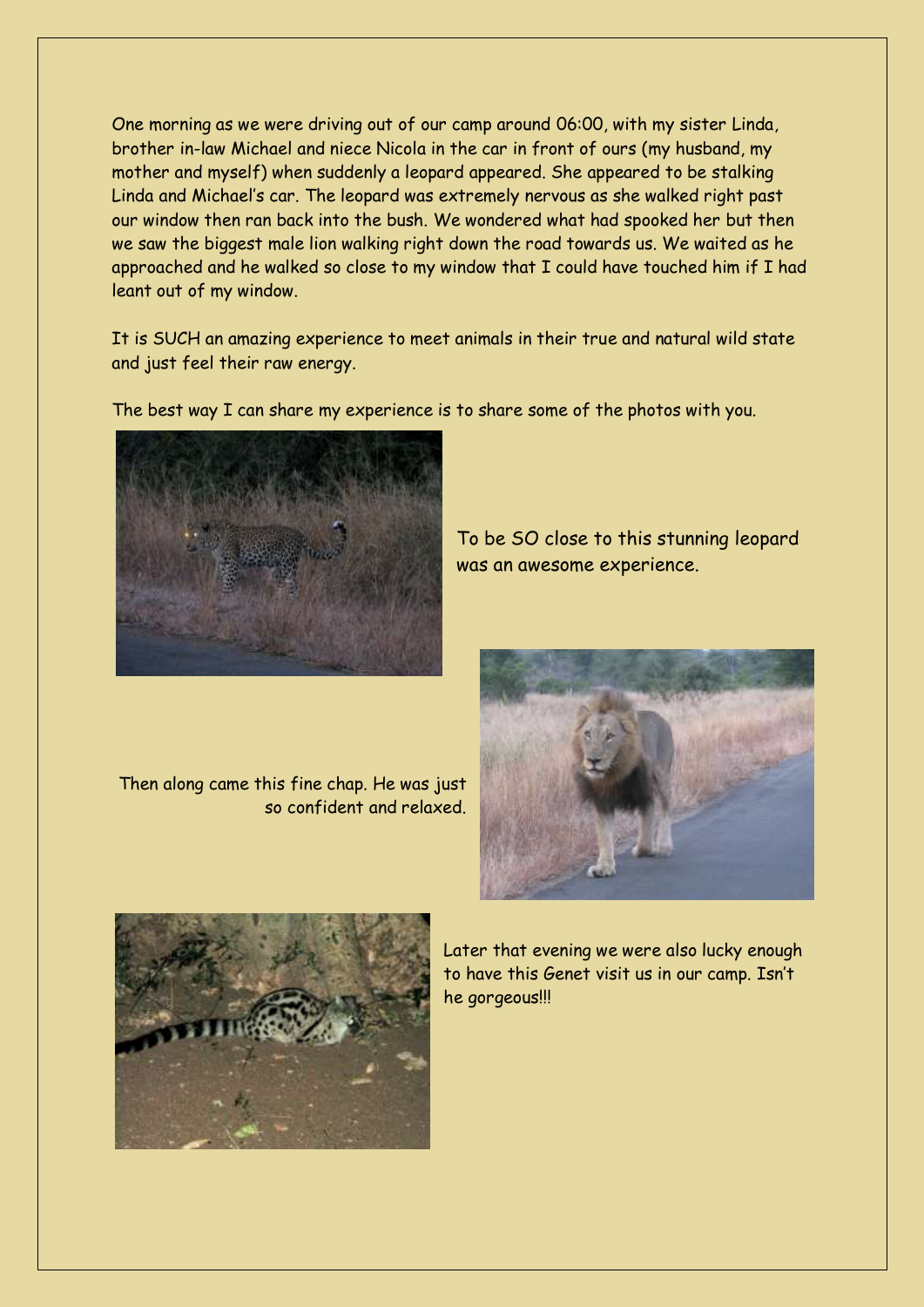While we were in the Kruger Park I decided to try to help the Rhino's with their situation. I thought the best way to do this would be to help them speed up their



vibration so that they would become totally invisible to any negativity that sounds them. As soon as I put this thought into action, there were suddenly NO Rhinos' to be seen anywhere. I asked Alan and my mother if either of them was feeling negative and told them to stop, because they were chasing the Rhinos away!

The following day we started seeing them again. Every time I have gone to the Kruger (or any

other game reserve for that matter), I usually park quite near the Rhinos and just connect with them or sit and spend time with them. However on this trip I found them to be extremely unsettled and restless. Some of them were quite angry. It was not safe to be near them for any length of time so we had to move on and give them their space.

They really do need OUR help. They don't need our anger, frustration, desperation or pity. They need us to be as calm as possible and as strong in our intention as we can to focus on changing the energy surrounding them and the people hunting them.

As I have mentioned many times before – "anger will only create more anger" The Endangered Wild Life Trust has a Rhino conservation programme. Please find out how YOU can get involved to raise funds for this VERY important programme. Everybody CAN make a difference.

As we were making our way to Crocodile Bridge gate to exit the reserve for our long journey home, a young and quite naughty Hyena cane right up to our car and started chewing our tire. This made the perfect end to our perfect holiday!!!

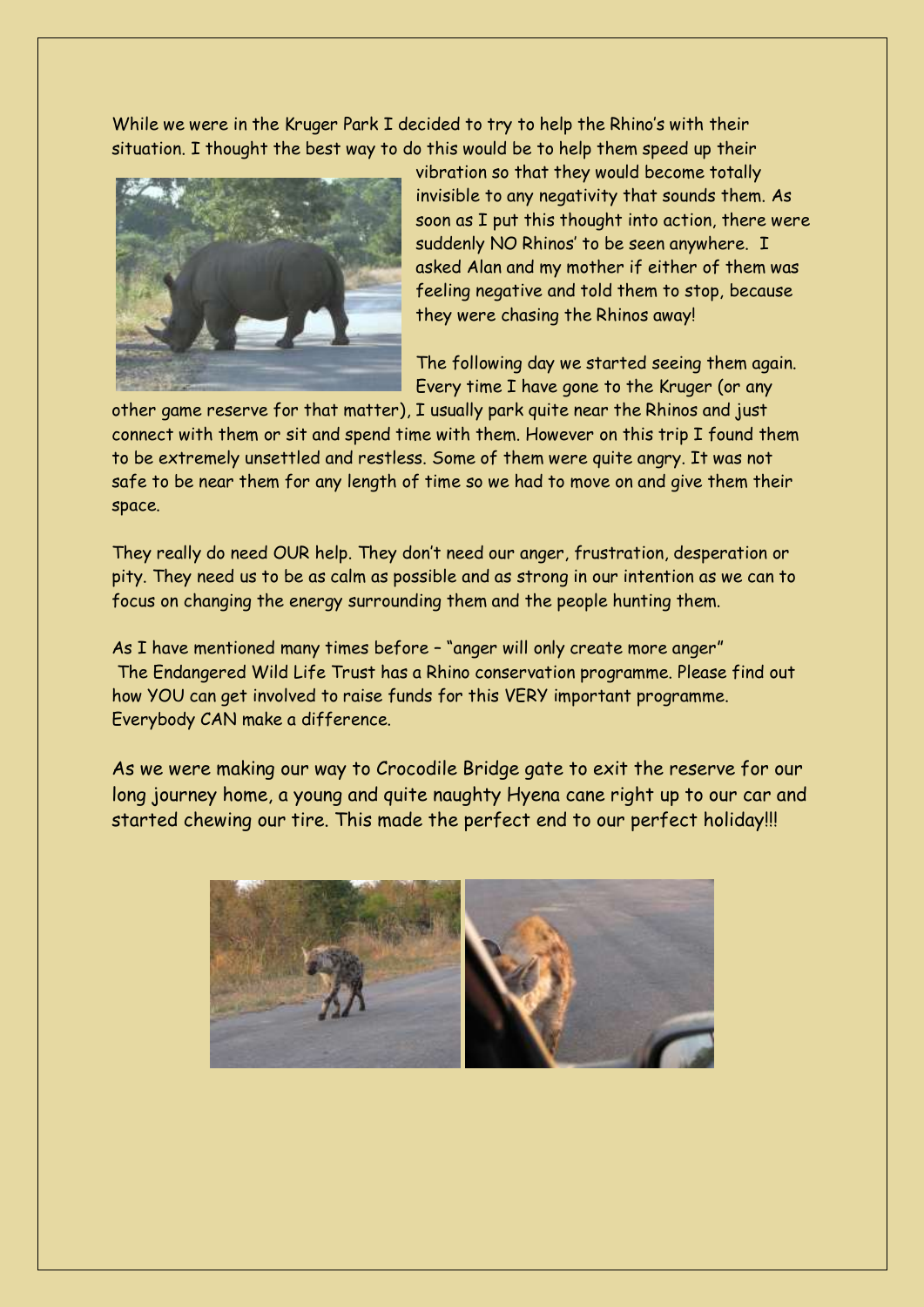### **Congratulations.**

I want to congratulate a very dear friend of mine. It must have been over a year ago that we sat at a coffee shop in Fourways after Sheila had this brainwave. She planned to start a project called "Dance To Be Wild", the sole purpose of which would be to raise awareness and funds for an anti - Rhino poaching programme

Sheila runs a dance studio in the Fourways area. She has taken her dancing to a whole new level even going abroad recently to raise funds and awareness and make this an international project. All it took was an "idea" and then a lot of determination and total passion and the "Dance to be Wild" project was born.

Well done Sheila. We are all SO proud of you!!!

For more information on Dance To Be Wild please follow them on Facebook!!!

### **Tribute to Buddha**

Some of you might remember Buddha, an amazing Newfoundland dog. Every time we go to Plettenburg Bay to work with the Elephants we stay with Estelle and Jon and their stunning animal family. Buddha would always be the first one at the car to help us carry our shopping bags or luggage into the house. He is one of the most spiritual dogs I have ever had the privilege to meet.

Many times I would go for an early morning walk to the beach and Buddha would come with me. It was on one of these early morning walks in the rain that I was met with a pod of whales at the beach. They stayed there for ages while I connected with them and Buddha played in the sand and waited for me to finish so that we could walk back to the house together.

Here is a message from Buddha

"There is no saddness in death. There is only saddness in life. The saddness comes when you become too serious and don't follow your passion. If you can do the things that make you happy and bring you joy then there will be no saddness. Once you have transitioned beyond the physical life into the spirit life, only then will you know the true meaning of LIFE.

Life is a gift not to be taken for granted.

Know yourself. Trust yourself. Be yourself"